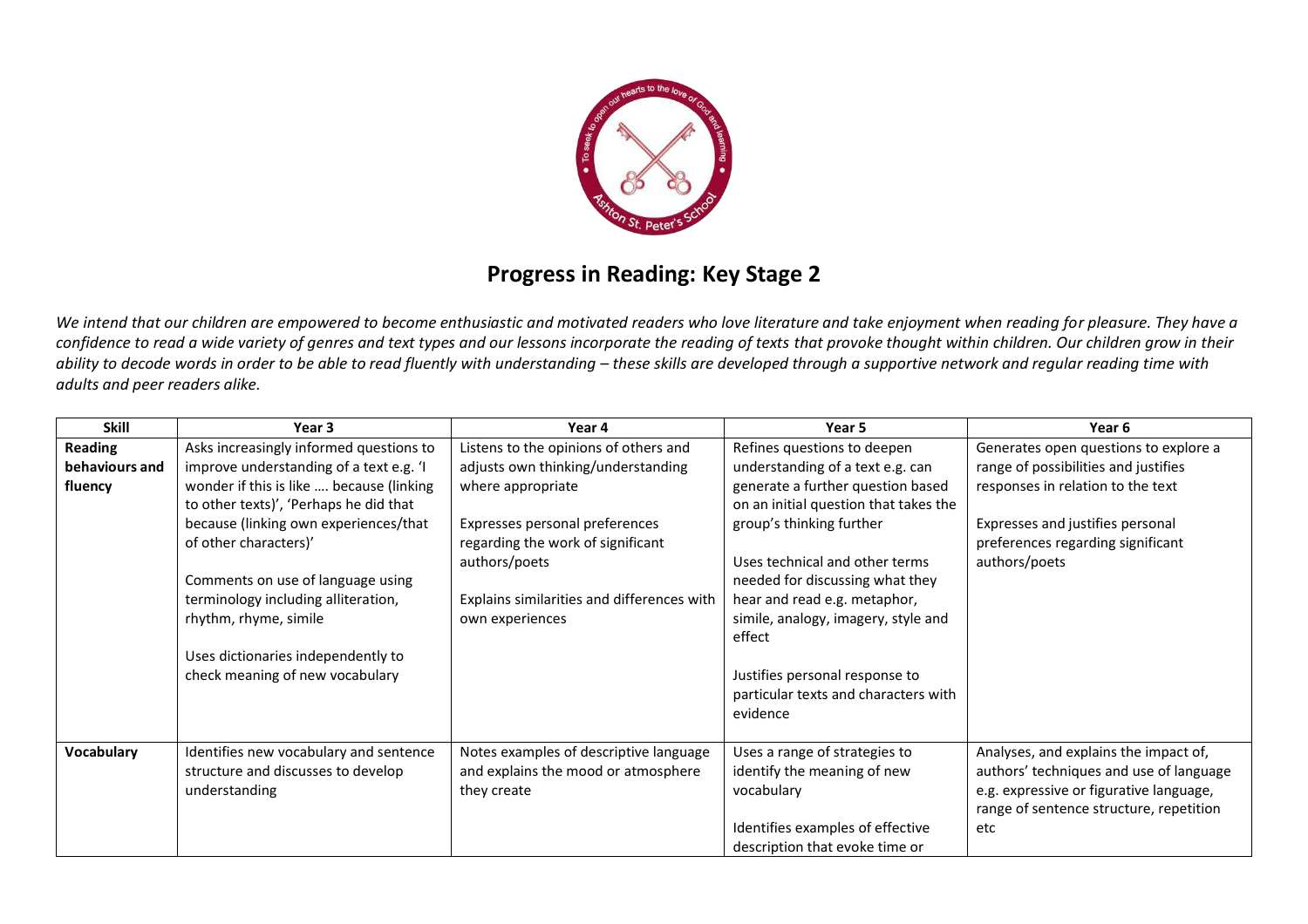| Identifies how specific words and<br>Identifies a range of standard<br>words/phrases used at various stages of<br>a narrative e.g. introduction, build up<br>chapters<br>etc.<br>the room unnoticed                                                                                                                                                                                                                                                                                                                                                                                                                                                                                                  | phrases link sections, paragraphs and<br>Identifies how authors use precise<br>vocabulary to meet the intended<br>purpose/effect e.g. They slipped into                                                                                                                                                                                                                                                                                                                                                                                                                                                                                                                                                                   | twentieth century writing which<br>have changed their meaning over<br>time                                                                                                                                                                                                                                                                                                                                                                                                                                                                                                                                                                                                                                                                                                                                    | has avoided over-use of obvious<br>adverbials/conjunctions such as 'on the<br>other hand                                                                                                                                                                                                                                                                                                                                                                                                                                                                                                                                                                                                                                                                                                            |
|------------------------------------------------------------------------------------------------------------------------------------------------------------------------------------------------------------------------------------------------------------------------------------------------------------------------------------------------------------------------------------------------------------------------------------------------------------------------------------------------------------------------------------------------------------------------------------------------------------------------------------------------------------------------------------------------------|---------------------------------------------------------------------------------------------------------------------------------------------------------------------------------------------------------------------------------------------------------------------------------------------------------------------------------------------------------------------------------------------------------------------------------------------------------------------------------------------------------------------------------------------------------------------------------------------------------------------------------------------------------------------------------------------------------------------------|---------------------------------------------------------------------------------------------------------------------------------------------------------------------------------------------------------------------------------------------------------------------------------------------------------------------------------------------------------------------------------------------------------------------------------------------------------------------------------------------------------------------------------------------------------------------------------------------------------------------------------------------------------------------------------------------------------------------------------------------------------------------------------------------------------------|-----------------------------------------------------------------------------------------------------------------------------------------------------------------------------------------------------------------------------------------------------------------------------------------------------------------------------------------------------------------------------------------------------------------------------------------------------------------------------------------------------------------------------------------------------------------------------------------------------------------------------------------------------------------------------------------------------------------------------------------------------------------------------------------------------|
| Refers back to the text for evidence<br>Retrieving<br>when explaining<br>Extracts information from tables and<br>charts<br>Recognises some different forms of<br>poetry<br>Retrieves information from text where<br>there is competing (distracting)<br>information<br>Uses contents pages and indexes to<br>locate, retrieve and record information<br>poetry texts.<br>from non-fiction texts<br>Recognises different narrative genres<br>Notices the difference between 1st and<br>3rd person accounts<br>Identifies the conventions of different<br>over<br>types of writing e.g. greetings in a<br>letter/email, diary entries, numbers and<br>headings in instructions<br>adversity, loss etc. | Recognises the introduction, build-up,<br>climax or conflict and resolution in<br>narrative • retrieves information from<br>text where there is competing<br>(distracting) information<br>Identifies a wide range of poetic forms,<br>e.g. cinquain, haiku, calligram, kenning<br>Identifies key words and phrases as<br>evidence when making a point<br>Identifies the structure and features of a<br>range of non-fiction, narrative and<br>Analyses how structural and<br>presentational features contribute to<br>purpose in a range of texts<br>Identifies events that are presented in<br>more detail and those that are skimmed<br>Identifies underlying themes in a range<br>of narrative texts e.g. courage over | Comments on use of language<br>using terminology including<br>onomatopoeia, metaphor,<br>personification<br>Notes how cohesion is achieved in<br>different ways<br>Identifies how the author signals<br>change in the narration, time and<br>place and notes the effect that this<br>has on them as the reader<br>Retrieves information, referring to<br>more than one place in the text,<br>and where there is competing<br>(distracting) information<br>Identifies and compares underlying<br>themes in a range of narrative texts<br>e.g. can track words/phrases linked<br>with the theme throughout a<br>narrative and note how the author<br>keeps reinforcing the theme<br>throughout.<br>Identifies how an author varies<br>pace by using direct or reported<br>speech at different points in a story | Retrieves information, referring to more<br>than one place in the text, and where<br>there is competing (distracting)<br>information<br>Recognises how the author of non-fiction<br>texts expresses, sequences and links<br>points<br>Explains how poets create shades of<br>meaning, justifying own views with<br>reference to the text and to other sources<br>of evidence e.g. wider reading<br>Considers when a story was first<br>published, and discusses the audience<br>that the author had in mind, when<br>reading texts from our literary heritage<br>Identifies and analyses conventions across<br>a range of non-fiction text types and<br>forms looking at the differences in<br>conventions within the same text type<br>e.g. categorise sub-sets of persuasive<br>texts into groups |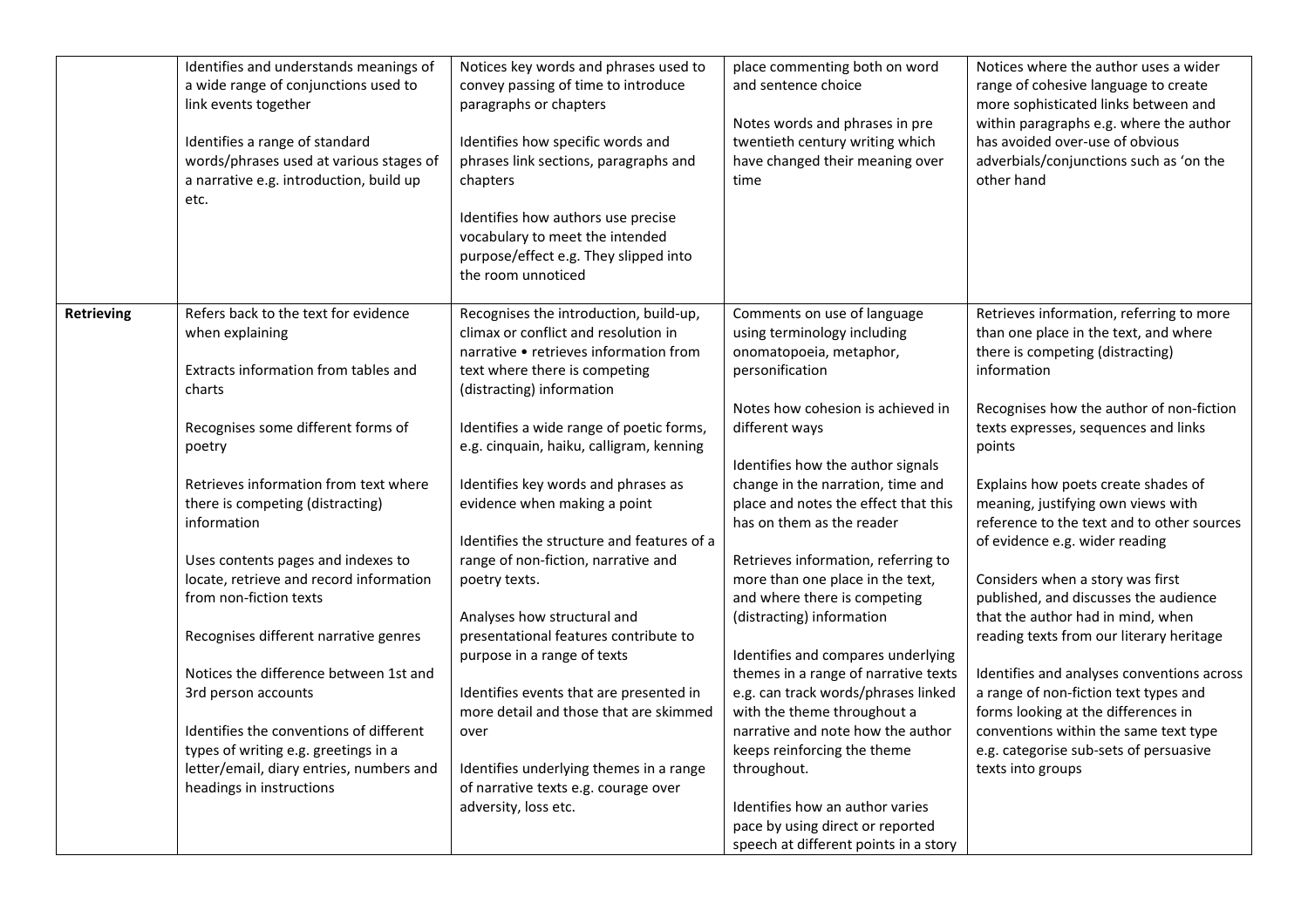| <b>Summarising</b> | Summarises main ideas from a text                                                                                                                                                                                                                                                                                                                                 | Identifies the way descriptive language<br>and small details are used to build an<br>impression of an unfamiliar place<br>Identifies figurative and expressive<br>language that builds a fuller picture of a<br>character.<br>Explains and justifies an opinion on the                         | Comments on how a character is<br>built and presented, referring to<br>dialogue, action and description<br>Retrieves, records and presents<br>ideas from non-fiction in a different<br>format e.g. retrieves information<br>from a report to inform a<br>persuasive text identifies precision<br>in the use of technical terminology<br>and considers the different reasons<br>for why an author might use this<br>e.g. for genuinely informative<br>reasons, or to 'bamboozle' the<br>reader<br>Summarises main ideas from more | Summarises competing views                                                                                                                                                                                                                                                                                                                    |
|--------------------|-------------------------------------------------------------------------------------------------------------------------------------------------------------------------------------------------------------------------------------------------------------------------------------------------------------------------------------------------------------------|------------------------------------------------------------------------------------------------------------------------------------------------------------------------------------------------------------------------------------------------------------------------------------------------|----------------------------------------------------------------------------------------------------------------------------------------------------------------------------------------------------------------------------------------------------------------------------------------------------------------------------------------------------------------------------------------------------------------------------------------------------------------------------------------------------------------------------------|-----------------------------------------------------------------------------------------------------------------------------------------------------------------------------------------------------------------------------------------------------------------------------------------------------------------------------------------------|
|                    | Begins to identify themes across texts<br>e.g. friendship, good and evil, bullying                                                                                                                                                                                                                                                                                | resolution of an issue/whole narrative<br>Summarises the main ideas of a non-<br>fiction text                                                                                                                                                                                                  | than one text to support note<br>taking<br>Snalyses information from tables<br>and charts and can incorporate this<br>information into a summary of the<br>whole text                                                                                                                                                                                                                                                                                                                                                            | Analyses dialogue at certain points in a<br>story and summarises its purpose e.g. to<br>explain plot, show character and<br>relationships, convey mood or create<br>humour<br>Discusses main ideas from a text within a<br>group and summarises the discussion                                                                                |
| Inferring          | Suggests reasons for actions and events<br>Infers characters' feelings, motives,<br>behaviour and relationships based on<br>descriptions and their actions in the<br>story<br>Identifies with characters and makes<br>links with own experiences when<br>making judgements about the<br>characters' actions<br>Justifies their views about what they<br>have read | Identifies techniques used by the author<br>to persuade the reader to feel sympathy<br>or dislike<br>Justifies opinions of particular<br>characters<br>Distinguishes between fact and opinion<br>Makes deductions about the motives<br>and feelings that might lay behind<br>characters' words | Provides evidence of characters<br>changing during a story and<br>discusses possible reasons where<br>reasons are not obviously stated in<br>the text<br>Recognises that characters may<br>have different perspectives in the<br>story<br>Considers the time and place<br>where a story is set and looks for<br>evidence of how that affects                                                                                                                                                                                     | Draws reasoned conclusions from non-<br>fiction texts which present differences of<br>opinion<br>Analyses why and how scene changes are<br>made and how they affect characters and<br>events<br>Distinguishes between implicit and<br>explicit points of view<br>Identifies and summarises underlying<br>themes in a range of narrative texts |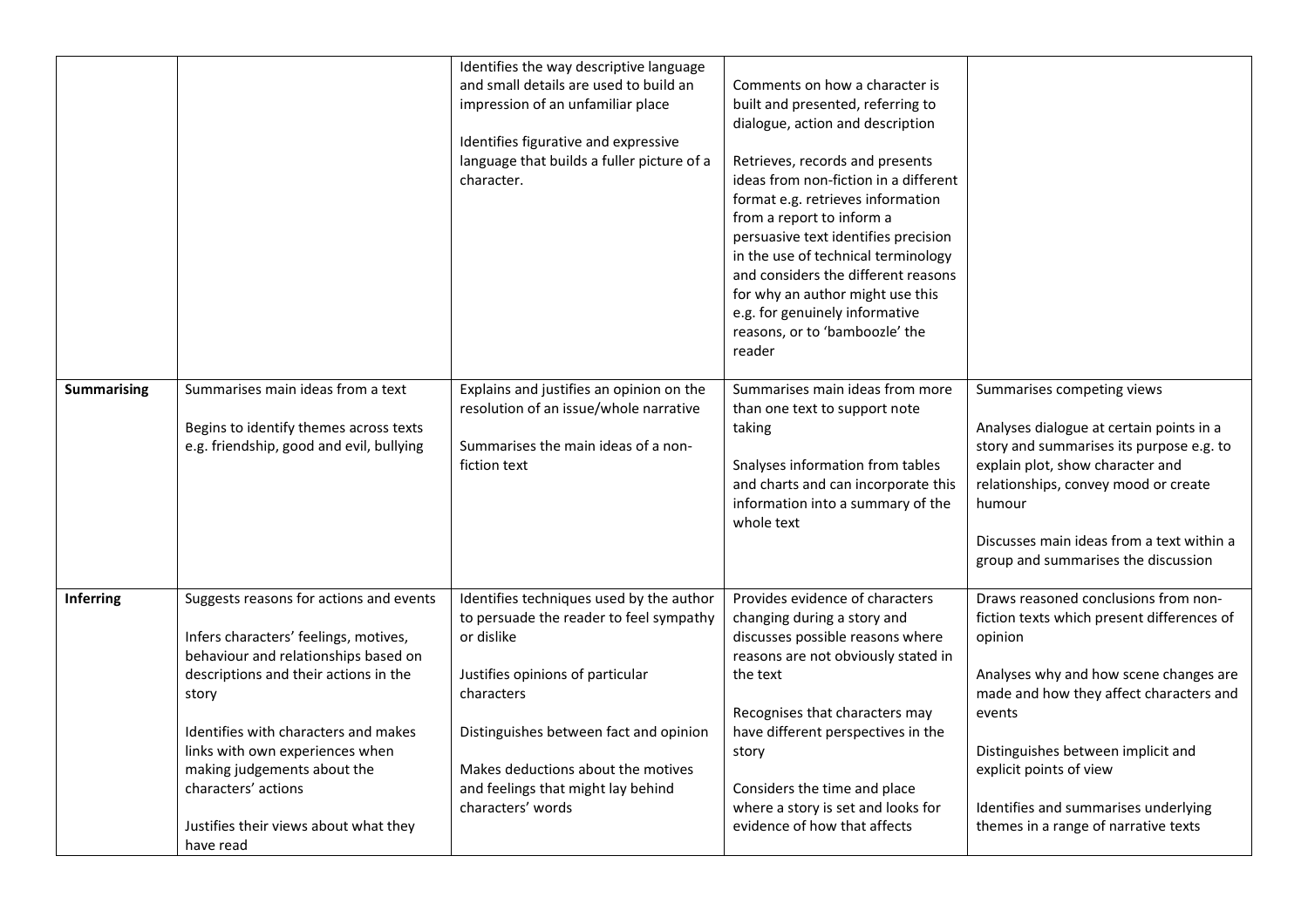|            | Identifies how settings are used to<br>create atmosphere e.g. what<br>words/phrases in this description<br>indicate that bad things might be about<br>to happen in this place?<br>Identifies evidence of relationship<br>between characters based on dialogue<br>and behaviour<br>Analyses the use of language to set<br>scenes, build tension or create suspense<br>Explains how words/phrases in the<br>description are linked to create<br>suspense<br>Explains how words/phrases in the<br>description are linked to create an<br>overall and consistent impression on the<br>reader, for example, 'what other<br>words/phrases in this passage tell us<br>that he is a sinister character? | Summarises the way that the setting<br>affects characters' appearance, actions<br>and relationships e.g. 'The children in<br>The Lion, The Witch and The Wardrobe<br>are family and speak and act differently<br>to the class mates in The Angel of<br>Nitshill Road'<br>Comments on the way key characters<br>respond to a problem<br>Makes deductions about characters'<br>motives and feelings and explain<br>whether their behaviour was<br>predictable or unexpected<br>Explores alternative outcomes to an<br>issue<br>Analyses dialogue, making judgements<br>about the extent to which characters<br>reveal their true feelings or motives<br>Evaluates texts for their appeal for the<br>intended audience | characters' behaviour and/or plot<br>development<br>Explores in-depth the meaning of<br>particular multilayered (figurative)<br>word/phrases, deciding what effect<br>the author most probably intended<br>on the reader and justifying this<br>with further evidence from the text<br>Summarises ideas across<br>paragraphs, identifying key details<br>that support the main ideas<br>Identifies conventions across a<br>range of non-fiction text types and<br>forms e.g. first person in<br>autobiographies and can identify<br>where a common convention has<br>been broken/breached /ignored!<br>Offer reasons for why the author<br>may have chosen to do this<br>Analyses characters' appearance,<br>actions and relationships and<br>makes deductions about<br>differences in patterns of<br>relationships and attitudes<br>Identifies examples of dialogue that<br>show different degrees of formality<br>and considers what this implies<br>about the relationships and context | noting where there are several themes<br>competing in a text<br>Provides evidence to explain how themes<br>emerge and conventions are applied in a<br>range of fiction and non-fiction genres<br>Explains underlying themes across a range<br>of poetry e.g. can form compilations of<br>poems based on themes explaining<br>choses for the grouping, and considering<br>the order of the poems in the<br>compilation.<br>Explains the intent of the author e.g.<br>explains how the author has tried to<br>manipulate the emotions/bias of the<br>reader<br>Identifies stock characters in particular<br>genres and looks for evidence of<br>characters that challenge stereotypes and<br>surprise the reader e.g. in parody |
|------------|-------------------------------------------------------------------------------------------------------------------------------------------------------------------------------------------------------------------------------------------------------------------------------------------------------------------------------------------------------------------------------------------------------------------------------------------------------------------------------------------------------------------------------------------------------------------------------------------------------------------------------------------------------------------------------------------------|---------------------------------------------------------------------------------------------------------------------------------------------------------------------------------------------------------------------------------------------------------------------------------------------------------------------------------------------------------------------------------------------------------------------------------------------------------------------------------------------------------------------------------------------------------------------------------------------------------------------------------------------------------------------------------------------------------------------|--------------------------------------------------------------------------------------------------------------------------------------------------------------------------------------------------------------------------------------------------------------------------------------------------------------------------------------------------------------------------------------------------------------------------------------------------------------------------------------------------------------------------------------------------------------------------------------------------------------------------------------------------------------------------------------------------------------------------------------------------------------------------------------------------------------------------------------------------------------------------------------------------------------------------------------------------------------------------------------------|-------------------------------------------------------------------------------------------------------------------------------------------------------------------------------------------------------------------------------------------------------------------------------------------------------------------------------------------------------------------------------------------------------------------------------------------------------------------------------------------------------------------------------------------------------------------------------------------------------------------------------------------------------------------------------------------------------------------------------|
|            |                                                                                                                                                                                                                                                                                                                                                                                                                                                                                                                                                                                                                                                                                                 |                                                                                                                                                                                                                                                                                                                                                                                                                                                                                                                                                                                                                                                                                                                     |                                                                                                                                                                                                                                                                                                                                                                                                                                                                                                                                                                                                                                                                                                                                                                                                                                                                                                                                                                                            |                                                                                                                                                                                                                                                                                                                                                                                                                                                                                                                                                                                                                                                                                                                               |
|            |                                                                                                                                                                                                                                                                                                                                                                                                                                                                                                                                                                                                                                                                                                 |                                                                                                                                                                                                                                                                                                                                                                                                                                                                                                                                                                                                                                                                                                                     | Shows understanding through<br>emphasis, intonation and volume<br>when performing                                                                                                                                                                                                                                                                                                                                                                                                                                                                                                                                                                                                                                                                                                                                                                                                                                                                                                          |                                                                                                                                                                                                                                                                                                                                                                                                                                                                                                                                                                                                                                                                                                                               |
| Predicting | Predicts what might happen from details<br>stated and can indicate the<br>strength/likelihood of their prediction<br>being correct                                                                                                                                                                                                                                                                                                                                                                                                                                                                                                                                                              | Predicts on the basis of mood or<br>atmosphere how a character will<br>behave in a particular setting                                                                                                                                                                                                                                                                                                                                                                                                                                                                                                                                                                                                               | Identifies whether changes in<br>characters met or challenged the<br>reader's expectations                                                                                                                                                                                                                                                                                                                                                                                                                                                                                                                                                                                                                                                                                                                                                                                                                                                                                                 | N/A                                                                                                                                                                                                                                                                                                                                                                                                                                                                                                                                                                                                                                                                                                                           |